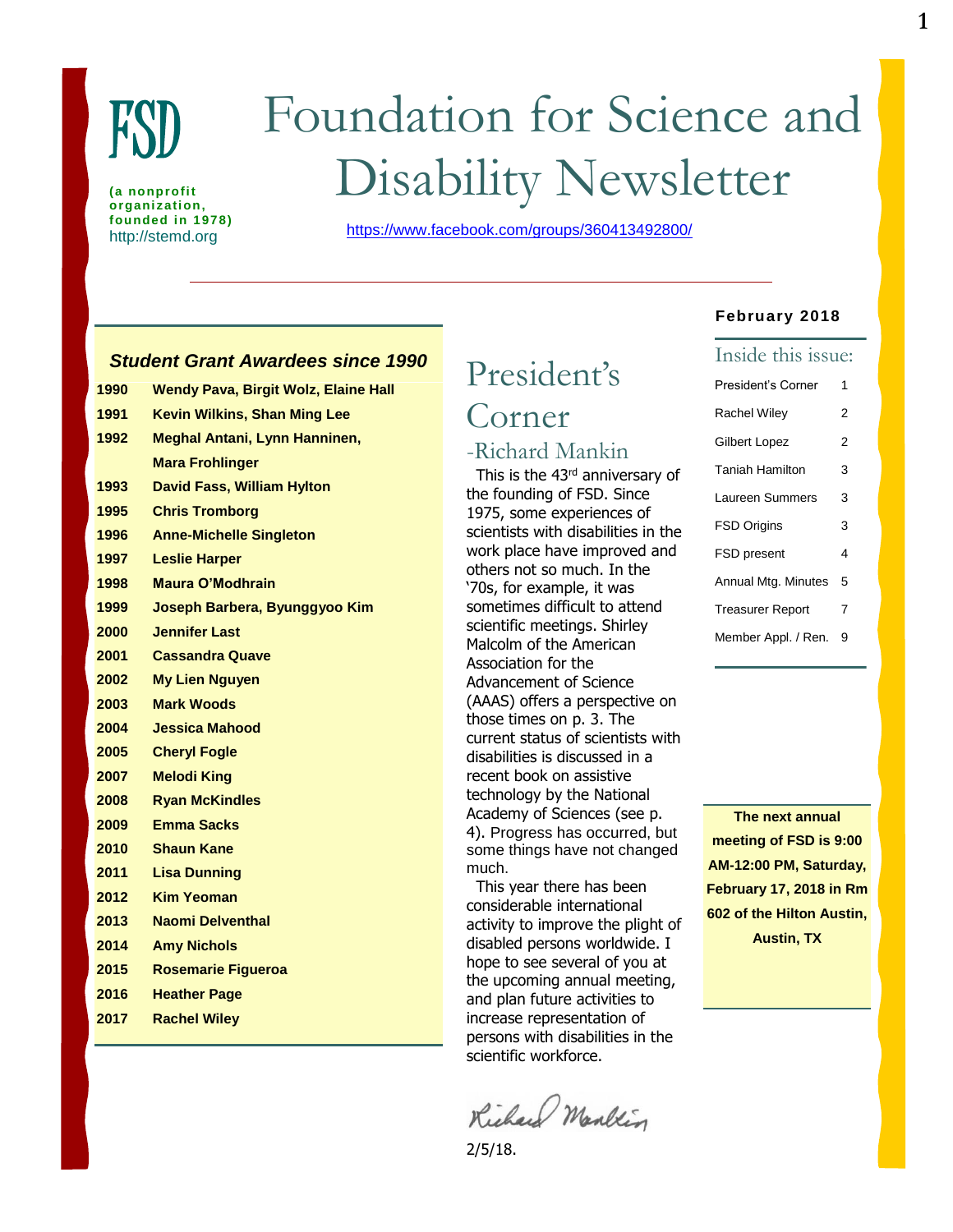## Notes from students and colleagues

A note from Rachel Wiley, a doctoral candidate and the 2017 Foundation for Science and Disability Science Student Grant recipient.

I am honored to have been selected as the 2017 Foundation for Science and Disability (FSD) Science Student Grant recipient. Currently, I am a Ph.D. Candidate in the Center for Human Identification at the University of North Texas Health Science Center in Fort Worth, TX. By receiving the FSD Science Student Award, I was able to continue my dissertation research titled "Typing highly degraded DNA using circularized molecules and target enrichment" under the mentorship of Dr. Bruce Budowle, a world-renowned forensic geneticist. Through my dissertation work, I hope to make a significant advancement to the field of forensic DNA analysis; to develop a method that provides a means to recover genetic information from sources of highly compromised biological samples (e.g., human skeletal remains) that were once believed to be impossible to analyze.

In the past year, I have made considerable progress on my dissertation research project. Forensic biological evidence often contains highly damaged or degraded DNA posing substantial challenges for forensic investigators and genetic profiling. Currently, genetic testing for challenged samples exploit the analysis of mitochondrial DNA (mtDNA) due to its small structure and abundance within the cell. However, mtDNA, due to it being maternally inherited and lack of genetic recombination, cannot achieve the discriminatory power obtained by autosomal (nuclear) genetic markers. In order to increase the genetic information that may be obtained from low quantity and poor quality samples, methods are needed to enrich and amplify the very limited nuclear DNA contained within a compromised biological sample. Such methods have been the focus of my current genetic research. Through the combination of certain molecular biology techniques, such as circularization of fragmented genomic DNA, genomic capture, and rolling circle amplification (RCA), there is the potential to enrich and amplify damaged or degraded DNA. The enriched product can then be sequenced using massively parallel sequencing (MPS). If and when successful, this novel method would benefit society by aiding in the identification of missing persons, contribute to solving criminal investigations, and even address historical, archaeological, and anthropological questions. Currently, optimization of the circularization process and custom design and manufacturing of a genomic capture panel have been my main experimental focus.

To date, there have been no publications submitted for this work; however, the first phase of the research is nearing completion for submission of a manuscript. This research was presented at the 28<sup>th</sup> International Symposium of Human Identification in Seattle, WA. Additionally, I was recently awarded a National Institute of Justice (NIJ) Graduate Research Fellowship in Science, Technology, Engineering and Mathematics (STEM) for my continued work on this project. I have also been selected to serve as Chair for the 2018 Gordon Research Seminar on the Forensic Analysis of Human DNA to be held at the Jordan Hotel at Sunday River in Newry, Maine in June 2018. To further expand my knowledge and skill base as a researcher, I have worked on several smaller projects in the areas of microbial forensics, Rapid DNA typing, and alternative sample collection methods. Two publications in the journal *Forensic Science International: Genetics* have resulted from these side projects.

Gilbert Lopez, a graduate student at California State University, Los Angeles, sent us the following note about his activities since the last newsletter: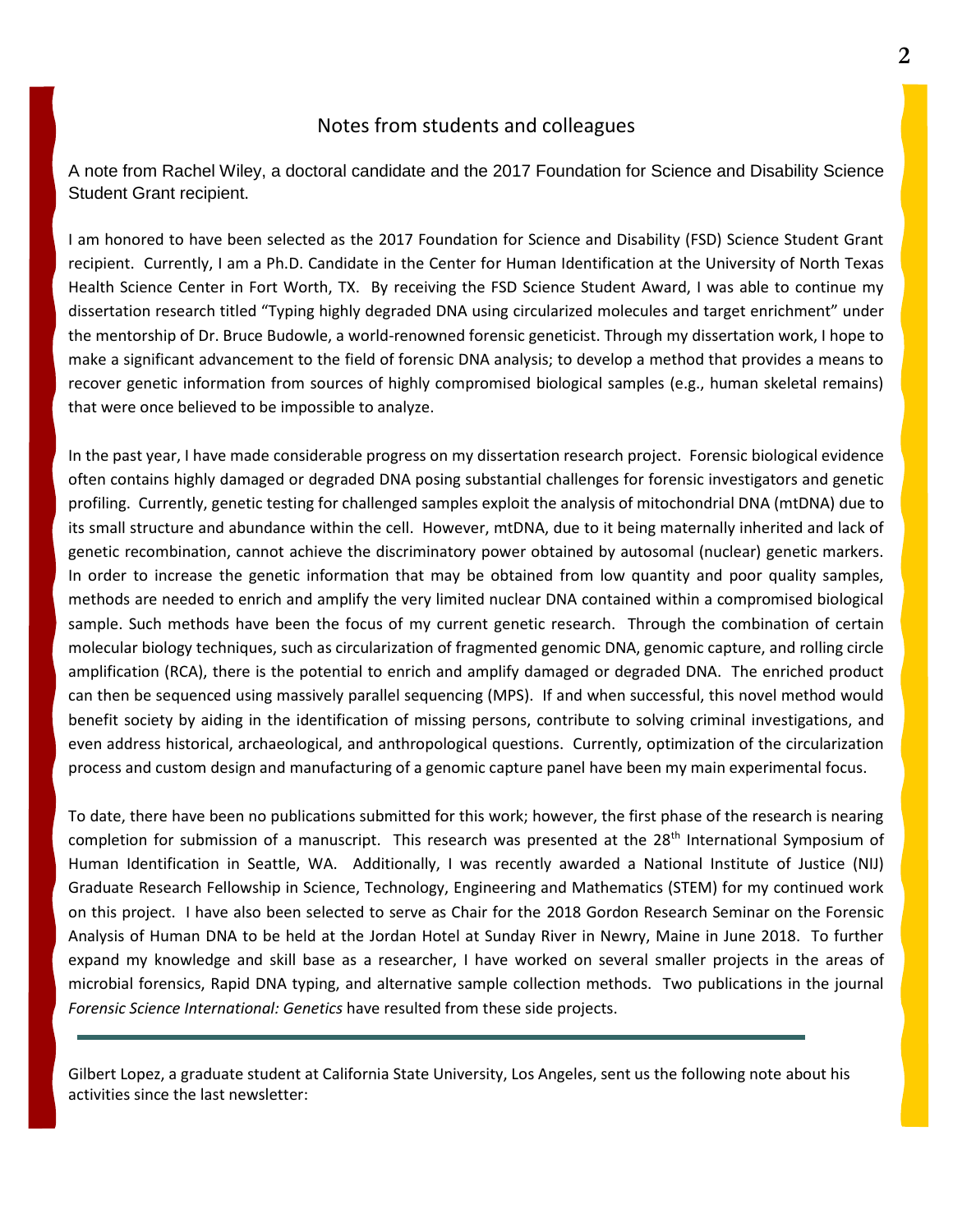I have been working at TESLA for last 8 months on the newly expected Model 3 production car. Also, I am working towards my MS degree on a Specialty Equipment Market Association scholarship and recently started experimenting with Hydrogen in classic cars. Here is a You Tube segment on my Hydrogen work:

#### <https://www.youtube.com/watch?v=16USy2b2sqM&feature=youtu.be>

Recently I received an email from Taniah Hamilton, asking about the Foundation for Science and Disability grants. She notes: I am from Indianapolis, IN, and I have been accepted into Indiana University (IU) and Indiana University and Purdue University Indianapolis (IUPUI) program for Informatics and Computing Science. This program is called IDEW, Informatics Diversity-Enhanced Workforce. The main goal of this program is to help the technology field grow in having a variety of people from mixed backgrounds. I am a high school intern at Salesforce. In my future career I plan on going full into software development and business, or design and customize prostheses.

We hope the best for you, Taniah!

Laureen Summers of AAAS has this update for the Entry Point! program:

Entry Point! this year has two company partners at \$5,000 each and six NSF-funded Research experiences for undergraduates who pay \$1500 each for 1-3 students. There's a continual pursuit of new partners.

Reflections on FSD Origins and its Current Environment

In this section of the newsletter we present some background on the origins of AAAS involvement in activities to promote integration of persons with disabilities into the scientific workforce as well as some commentary on the current disability initiatives in the national and international community. First is an essay from the NSF INCLUDES Open Forum group in Trellis, a science communication tool sponsored by AAAS to help interconnect the scientific community: <http://www.trelliscience.com/NSFINCLUDESOpenForum/>

Reflecting On Our Roots–Part Five: The Origins of the AAAS Project on Science, Technology and Disability - by Shirley Malcom

Shirley Malcom is Director of the Education and Human Resources Programs at the American Association for the Advancement of Science

"Never doubt that a small group of thoughtful, committed citizens can change the world; indeed, it's the only thing that ever has."--Margaret Mead Whenever we look at programs that have been undertaken to support diversity in STEM, at the base of that work are often advocates who push for change. One such case relates to efforts to address the needs of persons with disabilities in science.

Chemist and AAAS member John Gavin reached out to AAAS in the early 1970s, pointing out that "the handicapped" in science also faced barriers and that legal protections were being extended to persons from those groups. The AAAS board expanded the mandate of the Committee and Office of Opportunities in Science from women and underrepresented minorities to include scientists and engineers with disabilities. Much of this origin work around STEM and disability was funded by the National Science Foundation, such as an early project to identify a Resource Group of Scientists and Engineers with Disabilities. The scientists and engineers with disabilities who advised AAAS urged efforts to make the association's Annual Meeting fully accessible, given the need to participate in conferences and meetings to support continued development and professional advancement.

Making the 1976 Boston meeting of AAAS was a non-trivial task. There were no federal laws requiring accessibility which means that there were not even hotel rooms for meeting attendees who needed accommodations. While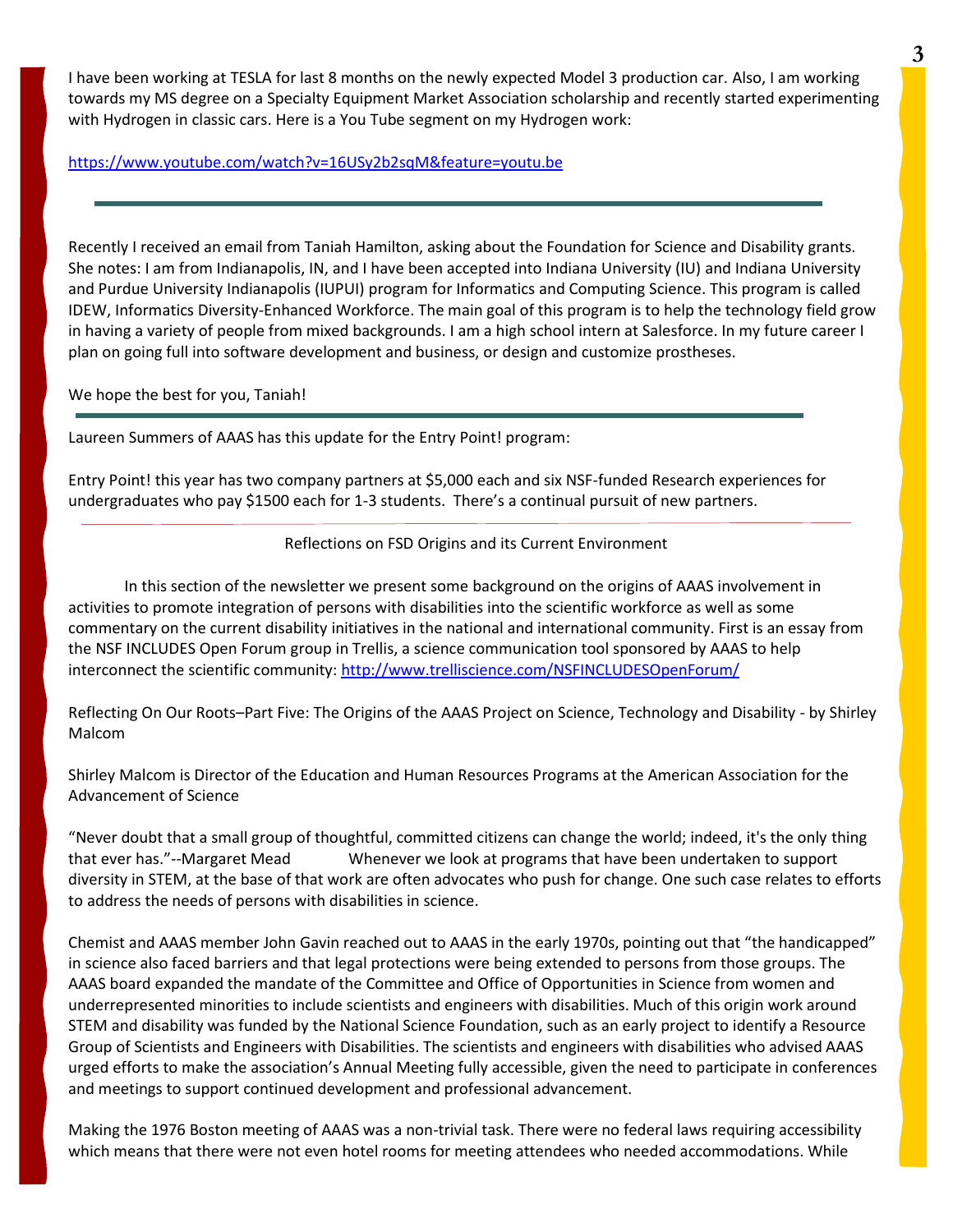AAAS could make the program available in Braille or provide oral and sign language interpretation, the association could only use its buying power to insist on accessible meeting and sleeping rooms. This sometimes meant that doors had to be widened or grab bars and ramps installed for wheelchair riders. Based on these experiences AAAS published a report, Barrier-Free Meetings: A Guide for Professional Associations, that became a best seller as attitudes and laws around inclusion began to change.

It is useful to reflect on the history of organizations that have been established to provide support and leadership in diversity and inclusion in STEM. While some of these organizations have a long history (e.g., Graduate Women in Science [1921] and Society of Women Engineers [1950]), others date from the civil rights era:

National Association of Mathematicians (1969) Association for Women in Science (AWIS) (1971) (founded at a FASEB meeting)

National Organization for the Professional Advancement of Black Chemists and Chemical Engineers (NOBCChE) (1972)

Society for Advancement of Chicanos/Hispanics and Native Americans in Science (SACNAS) (1973) (rumored to have been founded at a AAAS meeting in an elevator)

Society of Hispanic Professional Engineers (SHPE) (1974)

National Society of Black Engineers (NSBE) (1975)

•

American Indian Science and Engineering Society (AISES) (1977)

National Society of Black Physicists (NSBP) (1977)

National Organization of Gay and Lesbian Scientists and Technical Professionals (NOGLSTP) (1983)

A small group of thoughtful, committed scientists and engineers--committed to changing the face of STEM

For a snapshot of the current status of disability initiatives in the US workplace, we can take a quick look at a study published last year by the National Academy of Sciences, "The Promise of Assistive Technology to Enhance Activity and Work Participation." The study describes a series of prosthetic and sensory assistive devices that have been successfully used in work environments. It concludes that "Appropriate-quality assistive devices can help mitigate impairments sufficiently to allow many persons with disabilities to work. However, environmental, societal, and personal factors are as important as assistive technology in determining individuals' functioning with respect to employment." This last caveat likely contributes to the well-known problem that only 41% of working age persons with disabilities are employed currently, compared with 79% percent of nondisabled persons.

For international workplaces, the link: [https://www.un.org/development/desa/disabilities/news/dspd/un](https://www.un.org/development/desa/disabilities/news/dspd/un-and-disability.html)[and-disability.html](https://www.un.org/development/desa/disabilities/news/dspd/un-and-disability.html) , focusing in particular on the Convention on the Rights of Persons with Disabilities adopted in 2006, provides a summary of recent disability initiatives by the United Nations (UN). Recently, UNICEF published a book, State of the World's Children, which focuses on technology that can be helpful for integrating persons with disabilities into the workforce.

One of FSD's concerns is accessibility of scientific websites to persons with disabilities. International efforts in this regard are being sponsored by organizations such as the Global Initiative for Inclusive Information and Communication Technologies[: http://www.g3ict.org/](http://www.g3ict.org/) . Closer to home, Section 508 has been updated [http://www.govtech.com/internet/Section-508-Gets-an-Update-New-Web-Accessibility-Guidelines-for-Government-](http://www.govtech.com/internet/Section-508-Gets-an-Update-New-Web-Accessibility-Guidelines-for-Government-Sites-Take-Effect-in-January.html)[Sites-Take-Effect-in-January.html](http://www.govtech.com/internet/Section-508-Gets-an-Update-New-Web-Accessibility-Guidelines-for-Government-Sites-Take-Effect-in-January.html) , Yale has just announced a new policy of website accessibility to persons with disabilities[: https://news.yale.edu/2018/01/26/new-policy-yale-websites-should-be-accessible-those-disabilities](https://news.yale.edu/2018/01/26/new-policy-yale-websites-should-be-accessible-those-disabilities) , and Google has launched a disability support team to answer questions about using assistive technology with Google products.<https://www.google.com/accessibility/blog/post/announce-disability-support.html>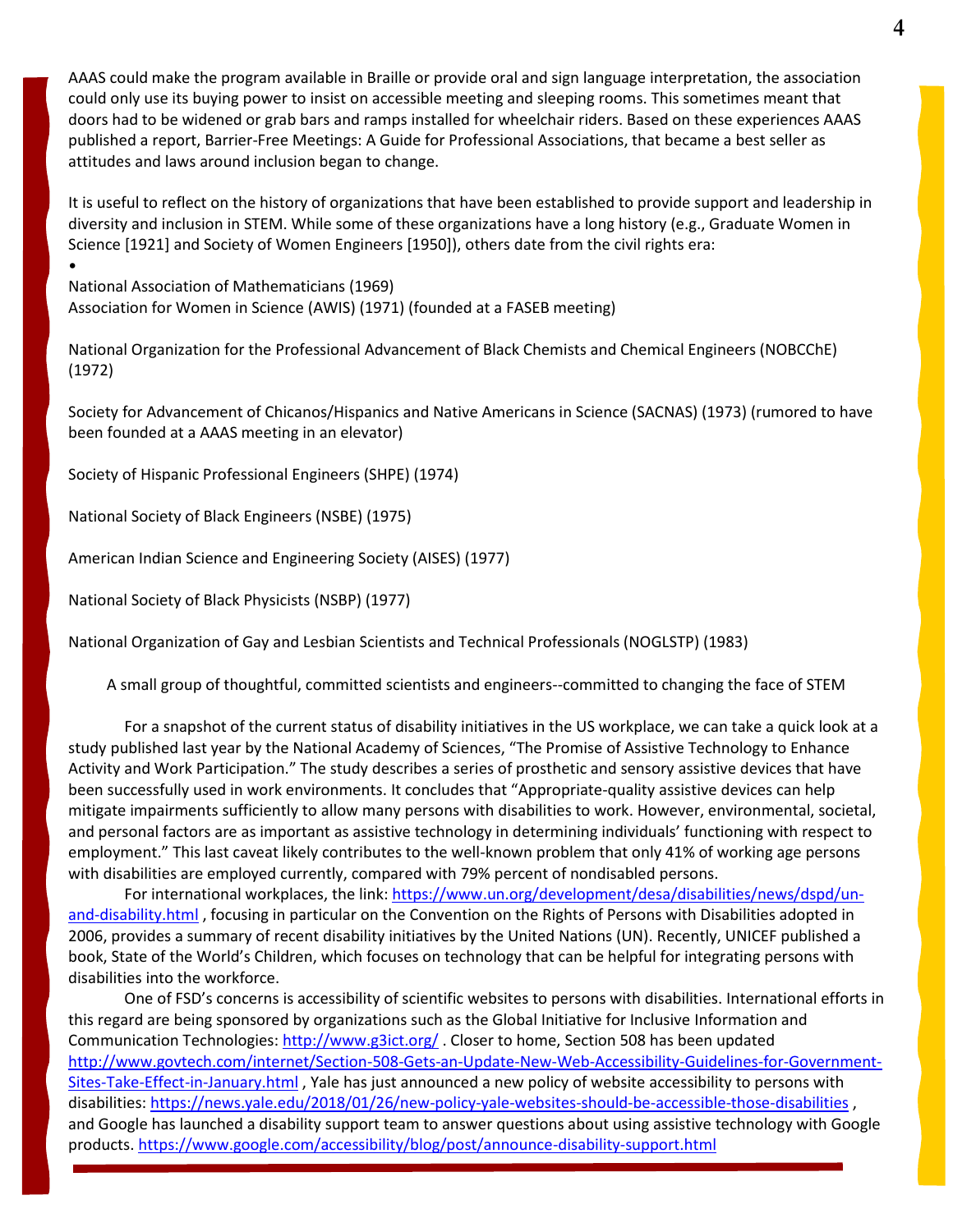#### **FOUNDATION FOR SCIENCE AND DISABILITY (FSD)**

#### **Annual Meeting Minutes**

10:00 AM -12:00 PM, Saturday, February 18, 2017 Accessibility and Inclusion Room (Hynes Convention Center) Boston, MA

#### Call to Order/Introductions:

President Richard Mankin called the meeting to order and introduced special guests, Kathi Kowalski and Mahadeo Sukhai. Kathi, an independent journalist based near Cleveland, Ohio, discussed her interests in developing and publishing narratives about activities of scientists and students with disabilities, as discussed further in New Business below. Mahadeo, a cancer genomics researcher at the Advanced Molecular Diagnostics Laboratory in the Cancer Genomics Program at the University Health Network in Toronto, Canada, discussed his research and his activities in mentoring and advising students and persons with visual disabilities. Also present were FSD members Imke Durre, Inge Durre, Yoshiko Miwa, and Laureen Summers.

Old Business:

There was discussion about the activities of members since last year. Yoshiko Miwa discussed her recent publications and distributed copies of publications translated into English. In her writings, Yoshiko has particular interest in the context of disabled professional individuals trying to develop careers within their professions, their context within the society of disabled persons, and their context within society as a whole. These contexts can be quite different among different professions and in different societal cultures. We briefly discussed differences in how disabled persons are integrated into the work forces of Northern European countries, the United States, Japan, and the developing countries. Yoshiko noted also that the extent of public assistance for persons with disabilities in Japan is still in flux but some progress has been achieved in medical assistance for persons with psychiatric disabilities. After the meeting, Yoshiko shared some of the pictures she took of the participants:

[https://www.dropbox.com/sh/mqao2hawu907nnp/AABN\\_NHYp2oHNvpZx71J0G0Va?dl=0](https://www.dropbox.com/sh/mqao2hawu907nnp/AABN_NHYp2oHNvpZx71J0G0Va?dl=0)

Laureen Summers discussed her searches this year to find new partners and sources of funding for EntryPoint student internship positions. Laureen Summers and Imke Durre have been in contact with AAAS staff regarding making the AAAS Trellis and all aspects of the AAAS websites accessible to persons with disabilities. AAAS has engaged a consultant who has made recommendations for bringing Trellis up to the standards of the Web Content Accessibility Guidelines 2.0 of the Worldwide Web Consortium and is currently working on implementing these recommendations. The same consultant is currently examining the remainder of AAAS' online presence.

Discussion continued on networking and on how to provide greater value to young persons interested in FSD membership. The Foundation has a goal to facilitate and encourage networking among members, with the purpose of enhancing the progress of individuals with disabilities in their path towards and through a scientific career. One of the students who applied for the 2017 graduate student grant, for example, asked for some advice on what might be the best career path after receiving a degree in mechanical engineering. It was suggested that FSD establish some form of online discussion forum where such questions can be posted and discussed and which FSD members and FSD grant applicants will be invited to join the forum. Facebook and LinkedIn discussion groups were recommended as good starting points given that FSD already has an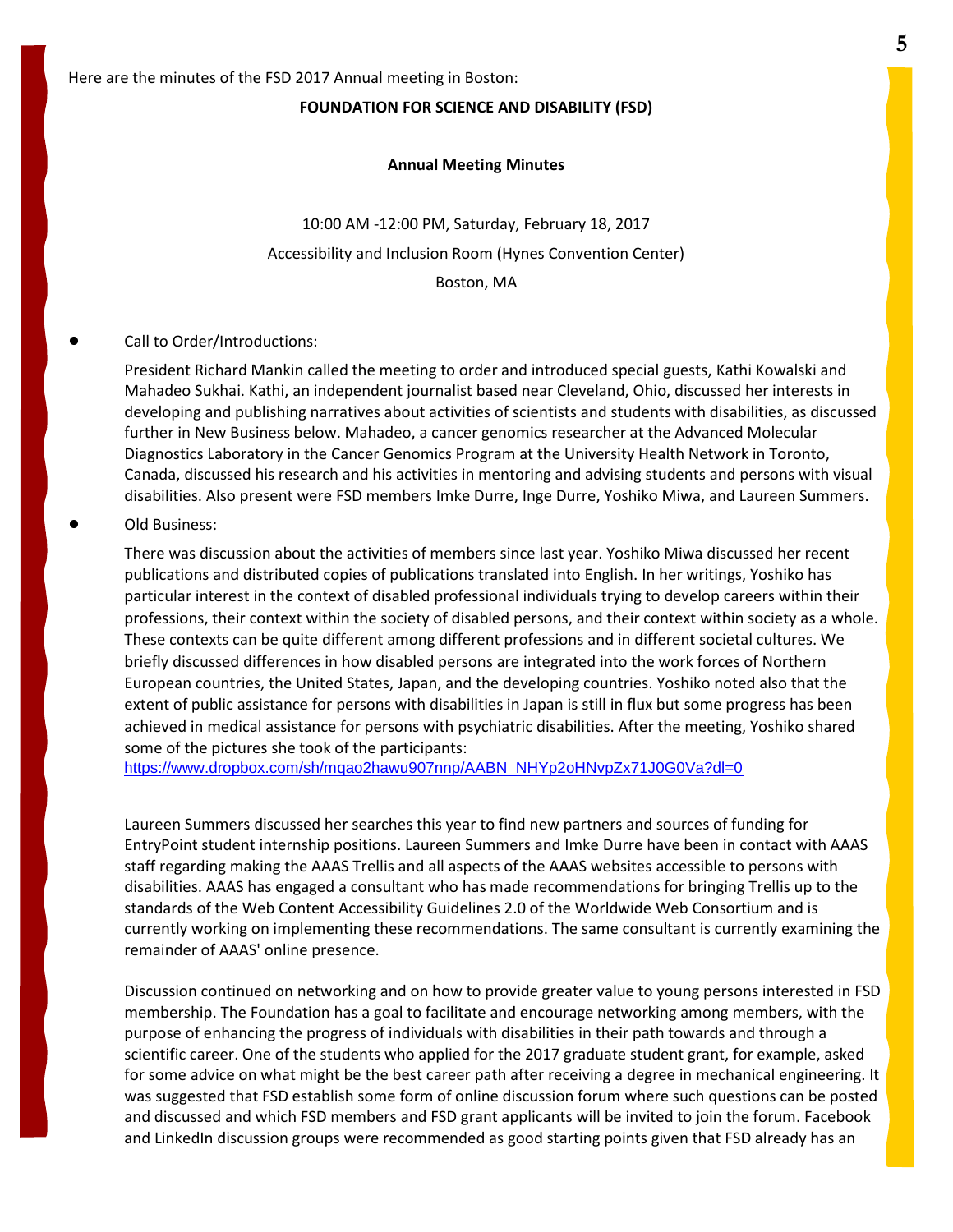account on each of these platforms. Mahadeo offered to explore the whether a communications person in his organization can provide assistance in setting up such online forums. Any additional suggestions that increase the capability of members to network are welcome.

! Minutes - February 13, 2016 (Washington, DC):

The minutes from the Washington DC meeting were approved as posted on the FSD web site [\(http://stemd.org\)](http://stemd.org/). If anyone finds an error, please alert president Richard Mankin [\(rmankin1@ufl.edu\)](mailto:rmankin1@ufl.edu) and it will be corrected. Time did not permit discussion of one New Business item considered last year, a suggestion that FSD offer to partner with AAAS and the other sponsors of the AAAS Minority and Women Scientists and Engineers Breakfast to enable the FSD student grant honoree each year to be recognized at the breakfast along with other graduate students receiving awards. We note here, however, that some of the breakfast meeting organizers were contacted and it was determined that the logistics of adding another award notification would be difficult, due to the number of different organizations involved, time limitations, and the possibility that the student might not be able to come to the meeting to receive the award. For those reasons, FSD did not ask to be included this year, but may reinvestigate the possibility for 2018.

! Treasurer Report- Richard Mankin for Angela Foreman:

The treasurer report was presented. The 2016, \$1000 student grant was awarded to Heather Page at University of California San Diego, Scripps Institute of Oceanography. Dues and contributions of \$365 were received, leaving a balance of \$15,369.70 in the FSD account. Angela renewed the FSD Articles of Incorporation as a nonprofit corporation in Washington DC. The complete treasurer report is posted in the 2017 FSD Newsletter on the FSD Archives page, which can be accessed from [http://stemd.org.](http://stemd.org/)

Science Student Grant Committee Report 2017– Richard Mankin:

The Student Grant Committee (Angela Foreman, Imke Durre, Laureen Summers, and Richard Mankin) reviewed 7 applications (12 persons had submitted incomplete applications) for the 2017 Student Grant and selected Rachel Wiley, a PhD. student in the Institute of Molecular Medicine at the University of North Texas Health Sciences Center, Ft. Worth, TX, for "Typing highly degraded DNA using circularized molecules and target enrichment."

#### **New Business:**

FSD submitted a letter of support to NSF for a proposal by Dr. Haddad at the University of California Santa Cruz entitled "NRT-INFEWS: Sustainable Food Production in a Mediterranean Climate: Water and Energy Efficiency, An Applied Doctoral Training Program." The proposal included strategies for improving the access of disabled students to facilities with complex piping.

Hal Frost sent us a report about a recent Harkin Disability Employment Summit:

[http://www.aucd.org/ecp/template/news.cfm?news\\_id=12360&parent=0&parent\\_title=homepage:%20wha](http://www.aucd.org/ecp/template/news.cfm?news_id=12360&parent=0&parent_title=homepage:%20whats%20new&url=/ecp/template/news_mgt.cfm?start%3D1%26sort%3Ddate%2520desc%2Ctitle%26type%3D406%26action%3D%26topic%3D86%26keyword%3D%26parent%3D0) [ts%20new&url=/ecp/template/news\\_mgt.cfm?start%3D1%26sort%3Ddate%2520desc%2Ctitle%26type%3D4](http://www.aucd.org/ecp/template/news.cfm?news_id=12360&parent=0&parent_title=homepage:%20whats%20new&url=/ecp/template/news_mgt.cfm?start%3D1%26sort%3Ddate%2520desc%2Ctitle%26type%3D406%26action%3D%26topic%3D86%26keyword%3D%26parent%3D0) [06%26action%3D%26topic%3D86%26keyword%3D%26parent%3D0](http://www.aucd.org/ecp/template/news.cfm?news_id=12360&parent=0&parent_title=homepage:%20whats%20new&url=/ecp/template/news_mgt.cfm?start%3D1%26sort%3Ddate%2520desc%2Ctitle%26type%3D406%26action%3D%26topic%3D86%26keyword%3D%26parent%3D0)

A web search found this interesting commentary about the summit also: <http://www.supportedemployment.ca/garth-johnson-harkin-summit-2016-coverage/>

There were several interesting posts recently on FaceBook. Here is one from a Twitter blogger: I am trying to increase representation of pwd. Any scientist with disability (ies) want to be highlighted?#**[actuallivingscientist](https://twitter.com/hashtag/actuallivingscientist?src=hash)**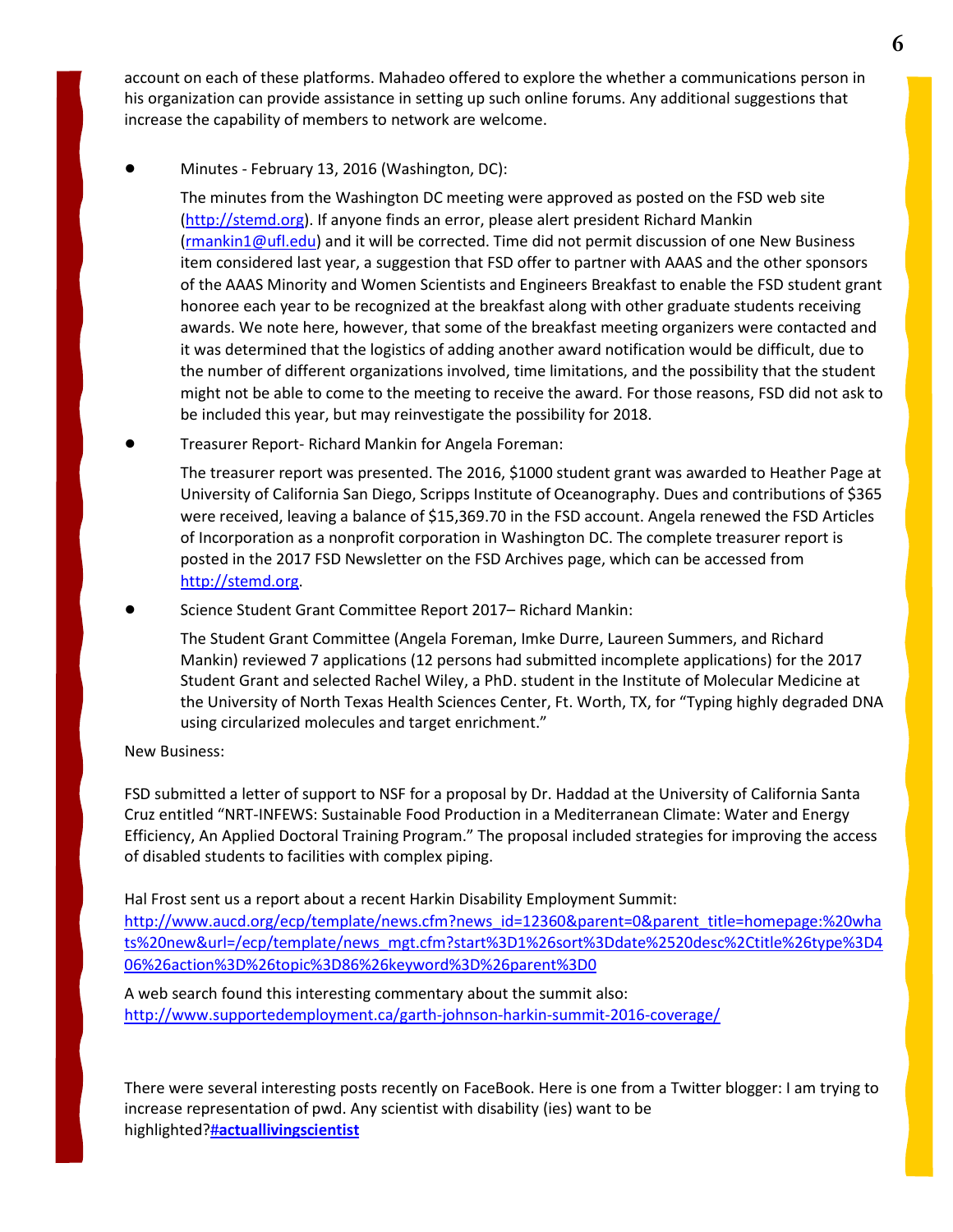There was a request by Janet Raloff –"I am the editor of Science News for Students, the teen sister publication to Science News (where I have also worked for most of the past four decades). This year we will be doing a two part series on diversity in science--and one of the two parts will focus on researchers who did not let a disability keep them out of STEM. I am hoping some of you will suggest sources for this story- people who can articulate the type of work they do, the joy they derive from it." Kathi Kowalski works for this publication and collected information for an article at the annual meeting. For links and more information, visit the FaceBook page or contact Richard.

Megan Lynch- "The Center for Oral History is currently seeking interviewees for a three-year project to document the lives and contributions of people with disabilities who work or are currently obtaining an advanced degree in STEM fields. To participate, please fill out our recruitment form."

FSD signed on to a multisociety letter on immigration from AAAS to President Trump. It emphasizes the importance international cooperation to science, and this importance particularly applies to persons with disabilities, many of whom face greater economic and social hardships than the general public. The letter is posted on the FSD archives page (Multisocietyletterimmigration2017.pdf)

It was suggested that FSD develop specific selection criteria for its graduate student grant and that these criteria be communicated to applicants. Imke Durre offered to share the criteria she developed while reviewing the 2017 applications.

Laureen Summers solicited input regarding her current efforts to find out what research exists regarding the effect of implicit bias on people with disabilities and the importance of one-on-one relationships in counteracting such biases. The group expressed its support of this effort.

Adjournment:

The meeting adjourned at 11:45 AM. - Respectfully submitted by Richard Mankin, February 19, 2017.

Treasurer Report for 2018 Annual meeting:

### **Foundation For Science and Disability Treasurer Report**

January 1, 2017-December 31, 2017

|                                                       | 2017-2018                  | 2016-2017                  |
|-------------------------------------------------------|----------------------------|----------------------------|
| <b>Assets:</b><br>Cash on Hand<br><b>Total Assets</b> | \$15,369.70<br>\$15,369.70 | \$16,004.70<br>\$16,004.70 |
| Income:                                               |                            |                            |
| Dues                                                  | 165.00                     | 230.00<br>S                |
| Contributions                                         | 421.37                     | 135.00<br>\$               |
| <b>Total Income</b>                                   | 586.37                     | 365.00                     |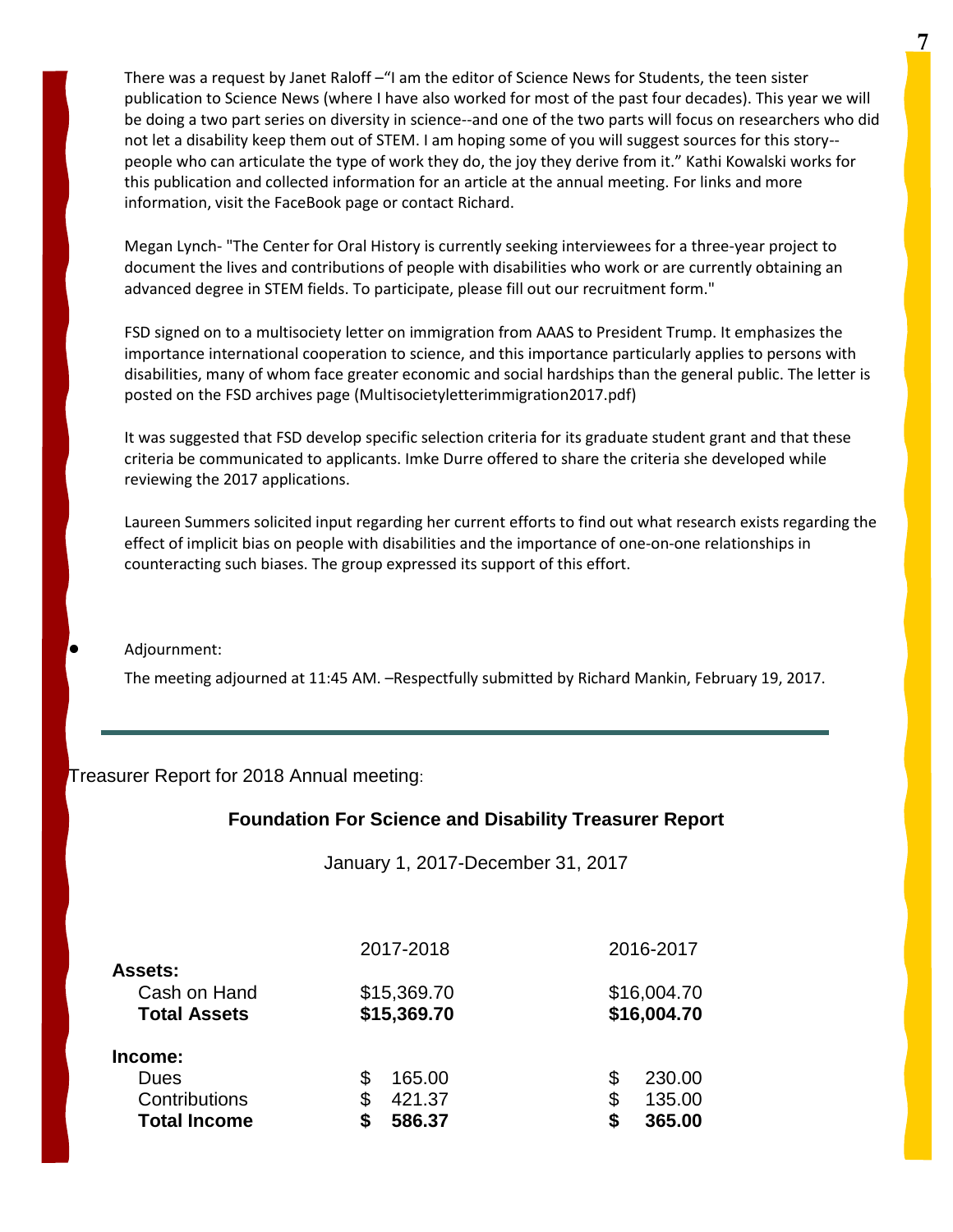| <b>Expenses:</b>      |             |             |
|-----------------------|-------------|-------------|
| Student awards        | \$1,000     | \$1,000.    |
| <b>Total expenses</b> | \$1,000     | \$1,000.    |
| <b>Net Income:</b>    | -413.63     | $-635.00$   |
| <b>Net Balance:</b>   | \$14,956.07 | \$15,369.70 |